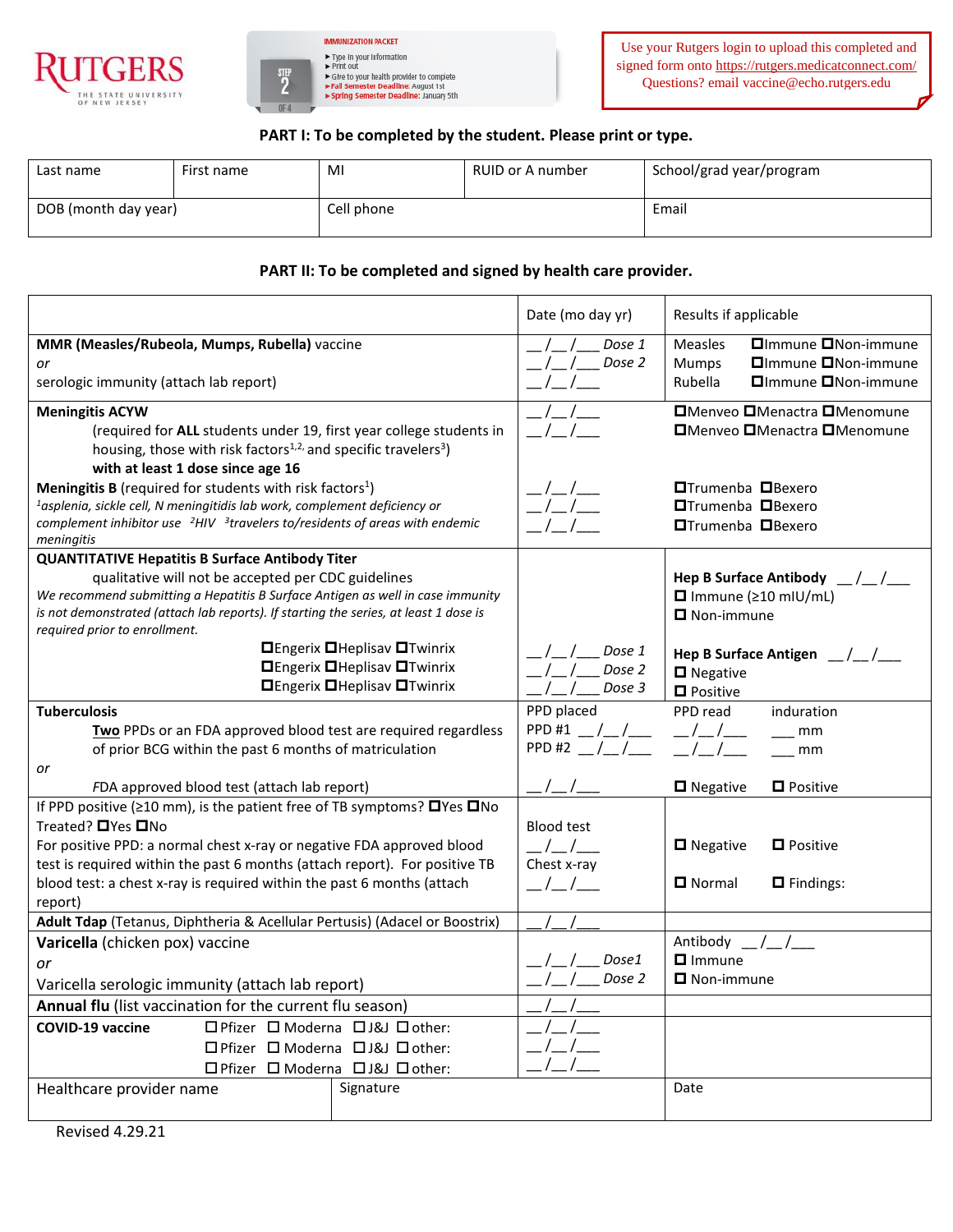



| Last name | First name | DOB (month day year) | RUID or A number |
|-----------|------------|----------------------|------------------|
|           |            |                      |                  |

**PART III: Additional vaccinations: Please complete or attach a legible copy. We recommend submitting this information so we can better care for you at our health centers during your time at Rutgers.**

|                                               |                                                                                                                                              | Date (mo day yr) |      |
|-----------------------------------------------|----------------------------------------------------------------------------------------------------------------------------------------------|------------------|------|
| <b>Hepatitis A</b>                            |                                                                                                                                              |                  |      |
| <b>Human Papilloma Virus</b>                  | $\Box$ Gardisil 4 Gardasil 9 $\Box$ Cervarix<br>$\Box$ Gardisil 4 Gardasil 9 $\Box$ Cervarix<br>$\Box$ Gardisil 4 Gardasil 9 $\Box$ Cervarix |                  |      |
| <b>Japanese Encephalitis</b>                  |                                                                                                                                              |                  |      |
| Pneumococcal                                  | $\square$ PCV13<br>$\square$ PPSV23<br>$\square$ PCV13<br>$\square$ PPSV23<br>$\square$ PCV13<br>$\Box$ PPSV23<br>□ PCV13 □ PPSV23           |                  |      |
| <b>Polio booster</b>                          |                                                                                                                                              |                  |      |
| <b>Rabies vaccine</b>                         |                                                                                                                                              |                  |      |
| Typhoid □ TyphIM □ Vivotif (most recent dose) |                                                                                                                                              |                  |      |
| <b>Yellow Fever</b>                           |                                                                                                                                              |                  |      |
| <b>Healthcare provider</b>                    |                                                                                                                                              |                  |      |
| Print name                                    | Signature                                                                                                                                    |                  | Date |